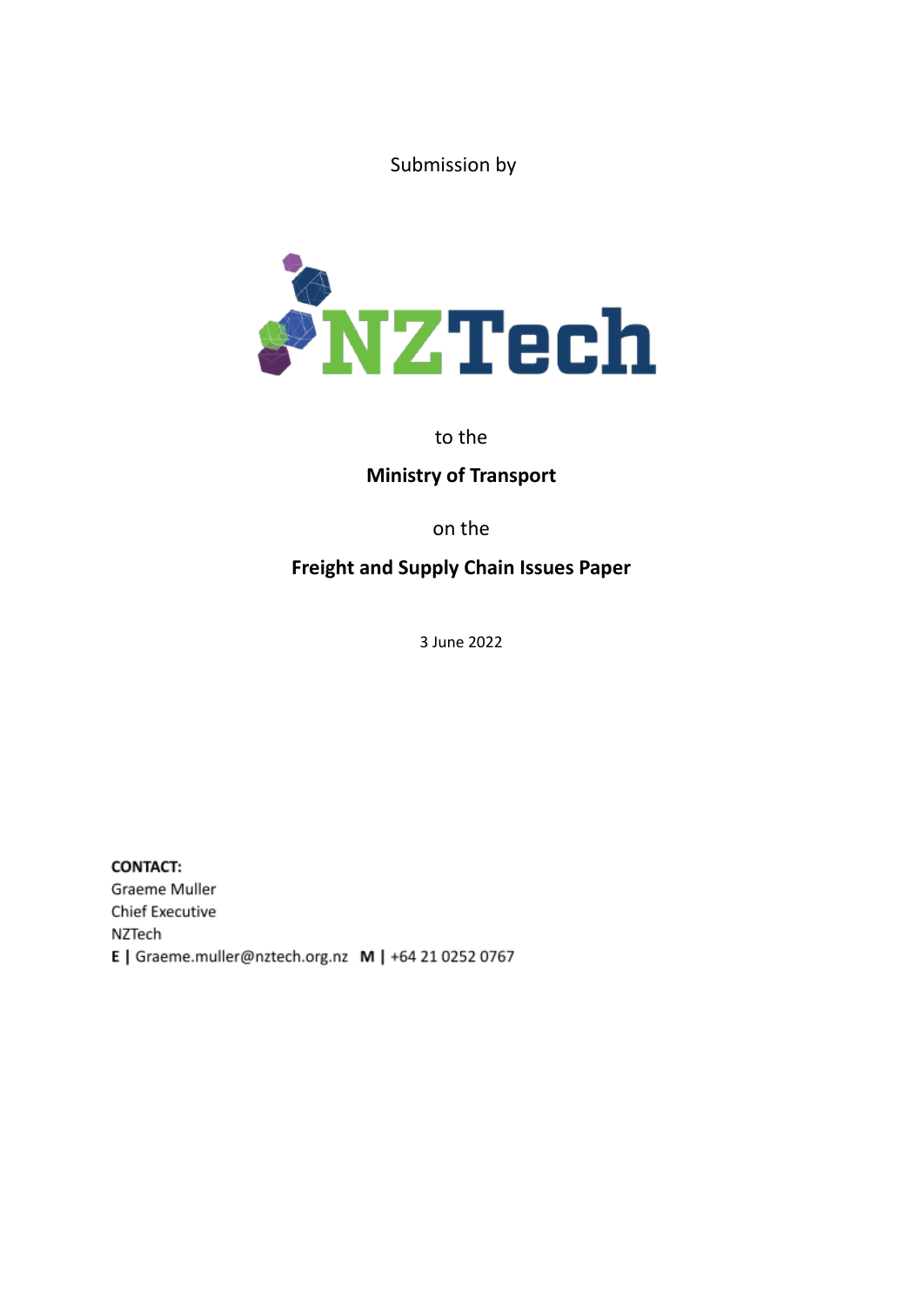### 3 June 2022

## **NZTECH SUBMISSION ON THE FREIGHT AND SUPPLY CHAIN ISSUES PAPER**

#### **SUMMARY**

- 1. NZTech wishes to thank the Ministry for the opportunity to submit our views on its Freight and Supply Chain Issues Paper. We welcome in particular the invitation to provide feedback on the role of technology, digitisation and the technology sector in addressing the challenges facing the freight and supply chain system.
- 2. NZTech is willing to provide any further assistance that Ministry may need, and answer any questions it may have on this submission.

### **BACKGROUND**

- 3. NZTech is a member funded, not-for-profit, non-governmental organisation that represents 20 tech associations with over 1600 members who collectively employ more than 100,000 New Zealanders: over 10 percent of the New Zealand workforce.
- 4. Our purpose is to help create a more sustainable, equitable and prosperous New Zealand underpinned by technology. We do this by helping our members work together to connect the tech ecosystem, promote the importance of technology for New Zealand and New Zealand technology for the world, and help advance the growth of the tech ecosystem and the New Zealand economy.
- 5. Our members include New Zealand tech exporters, local and multinational IT firms, startups, universities, government agencies, financial service providers and large corporate users of technology.

### **COMMENT**

- 6. NZTech agrees with the Ministry that a long-term strategic approach is needed to address the wide range of challenges facing the freight and supply chain system. We support the strategy's proposed outcomes, including the focus on productivity and innovation, and its decision to adopt a comprehensive, 30-year outlook.
- 7. The issues paper correctly identifies technology and digitalisation alongside climate change, population pressure, and international developments – as one of the key areas of change affecting the system. Advances in technology have the potential to improve the way freight is moved while increased digitalisation of trade promises enhancements in global supply chains.
	- 7.1. In particular, the use of data and artificial intelligence can be used to optimize processes and routes, and will eventually enable full automation of many processes and machines.
	- 7.2. The increasing digitalisation of traditional processes such as e-invoicing, e-commerce, border processes and logistical processes is accelerating the speed of trade and driving efficiency and safety improvements.